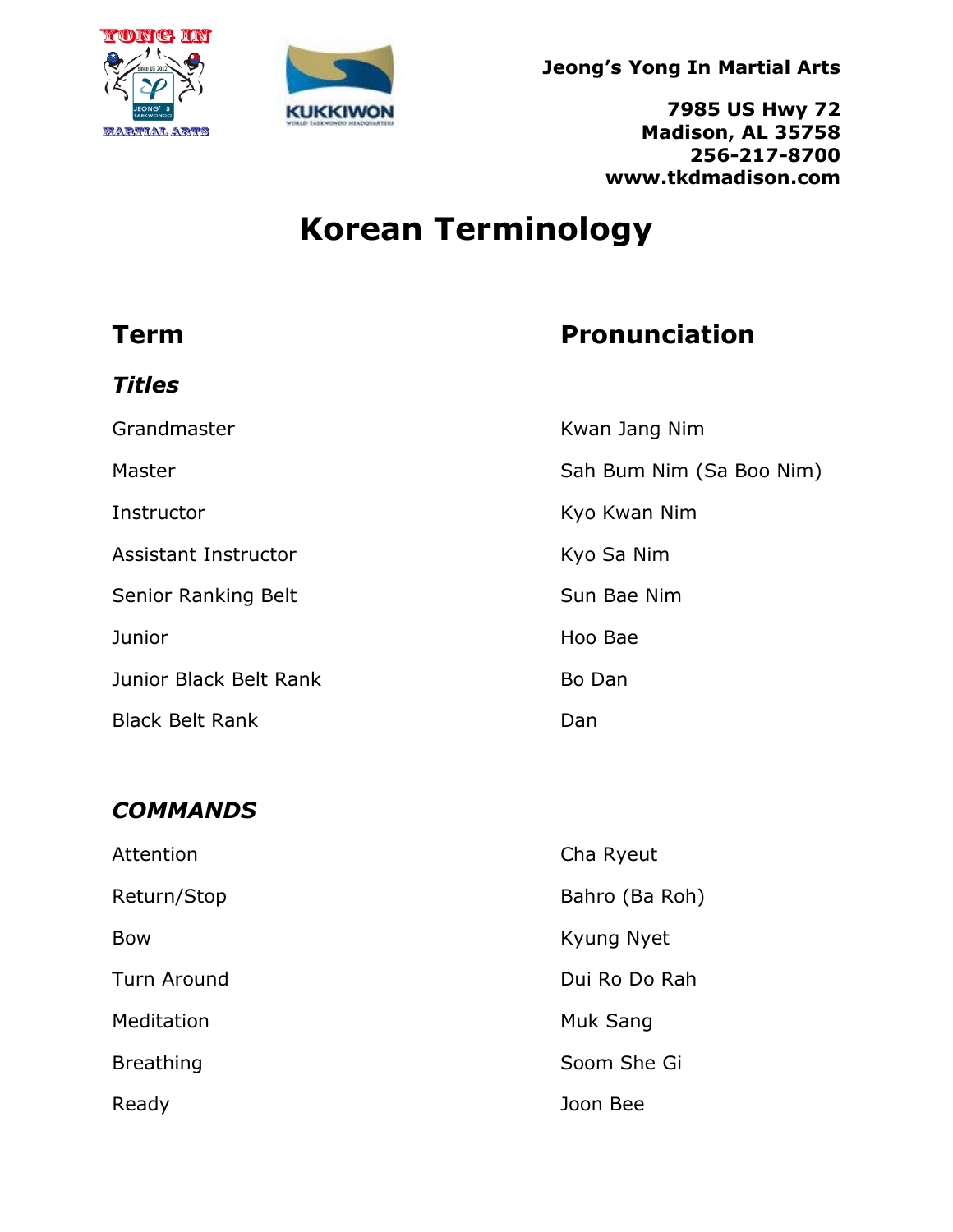



**7985 US Hwy 72 Madison, AL 35758 256-217-8700 www.tkdmadison.com**

| Rest                        | She Uh                    |
|-----------------------------|---------------------------|
| <b>Begin</b>                | Si Jak                    |
| Stop                        | <b>Gue Man</b>            |
| Continue                    | Kye Sok                   |
| Sit Down                    | Ahn Jo                    |
| Fast                        | <b>Bali</b>               |
| Separate                    | Kal yoe                   |
| Relax                       | Shi Ah                    |
| Yell of Power               | Ki-Hap                    |
| <b>Bow to Grand Master</b>  | Kwan Jang Nim Keh KyungNe |
| Bow to Master               | Sah Bum Nim Keh Kyung Ne  |
| Bow to the Instructor       | Kyo Kwan Nim Keh Kyung Ne |
| Bow to Assistant Instructor | Kyo Sa Nim Keh Kyung Ne   |
| Bow to Senior               | Sun Bae Nim Keh Kyung Ne  |
| Salute the Flag             | Ku Ki Eh Kyung Ne         |

### *BODY PARTS*

| <b>Neck</b> | Mok     |
|-------------|---------|
| Hand        | Son     |
| Wrist       | Son Mok |
| Arm         | Pal     |
| Foot        | Bal     |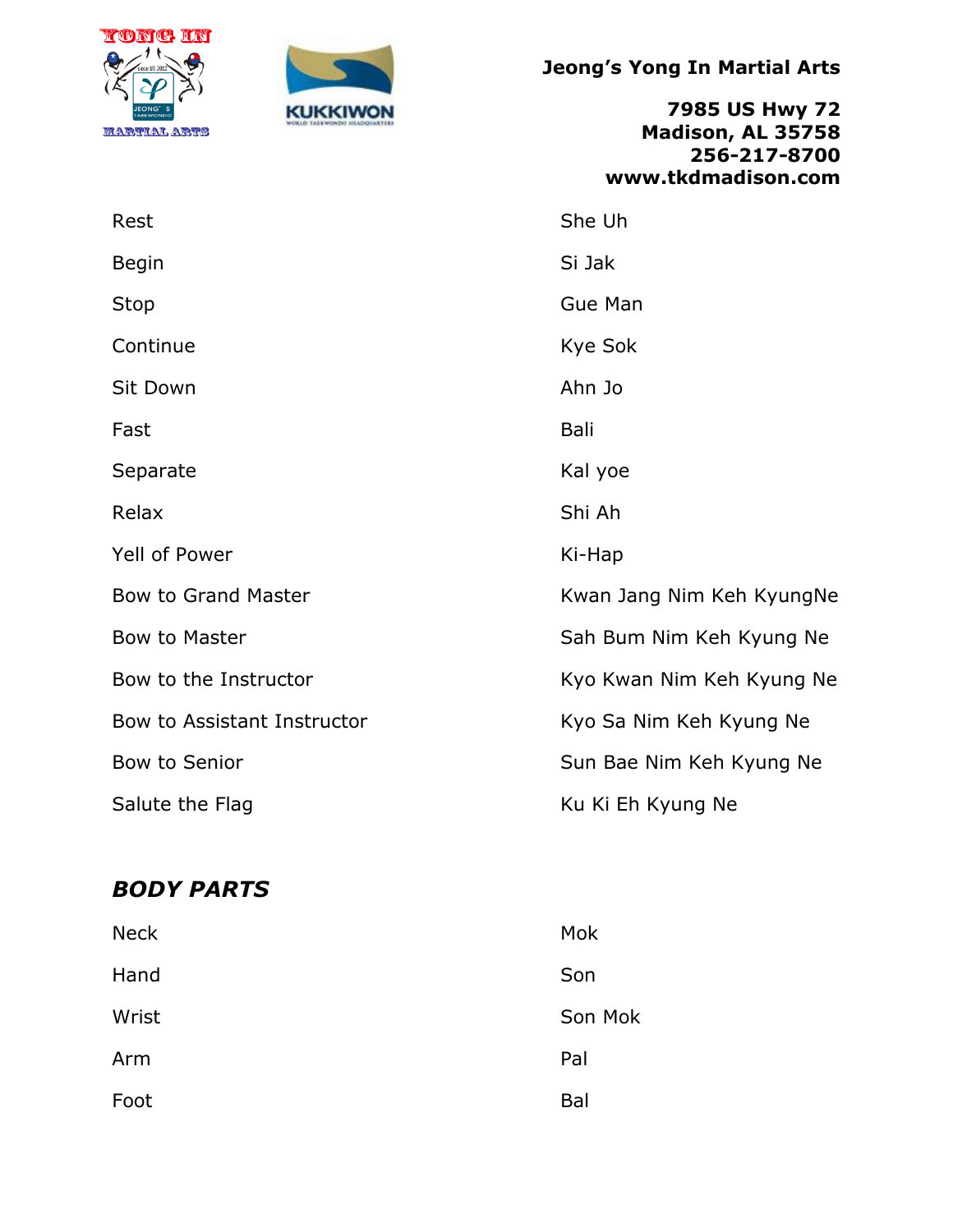



**7985 US Hwy 72 Madison, AL 35758 256-217-8700 www.tkdmadison.com**

| Ball of foot        | Ahp Chook  |
|---------------------|------------|
| Heel                | Dwi Chook  |
| Right               | Orum       |
| Left                | Owen       |
| Upper Lip           | In Joong   |
| Chin                | <b>Tok</b> |
| <b>Solar Plexus</b> | Myung Chi  |
| Low Stomach/Groin   | Dhan Jun   |

## *STANCES*

| <b>Stance</b>            | Suh Gi          |
|--------------------------|-----------------|
| Horse Back Riding Stance | Ju Chum Suh Gi  |
| <b>Front Stance</b>      | Ap Goo Bee      |
| <b>Back Stance</b>       | Duit Goo Bee    |
| <b>Walking Stance</b>    | Ap Suh Ki       |
| Free-fighting Stance     | Yh Roo Gi Ja Se |

## *BLOCKS*

| Low Block    | Ah Rae Mak Gi     |
|--------------|-------------------|
| Middle Block | Mohm Tohng Mak Ki |
| High Block   | Uhl Gool Mak Ki   |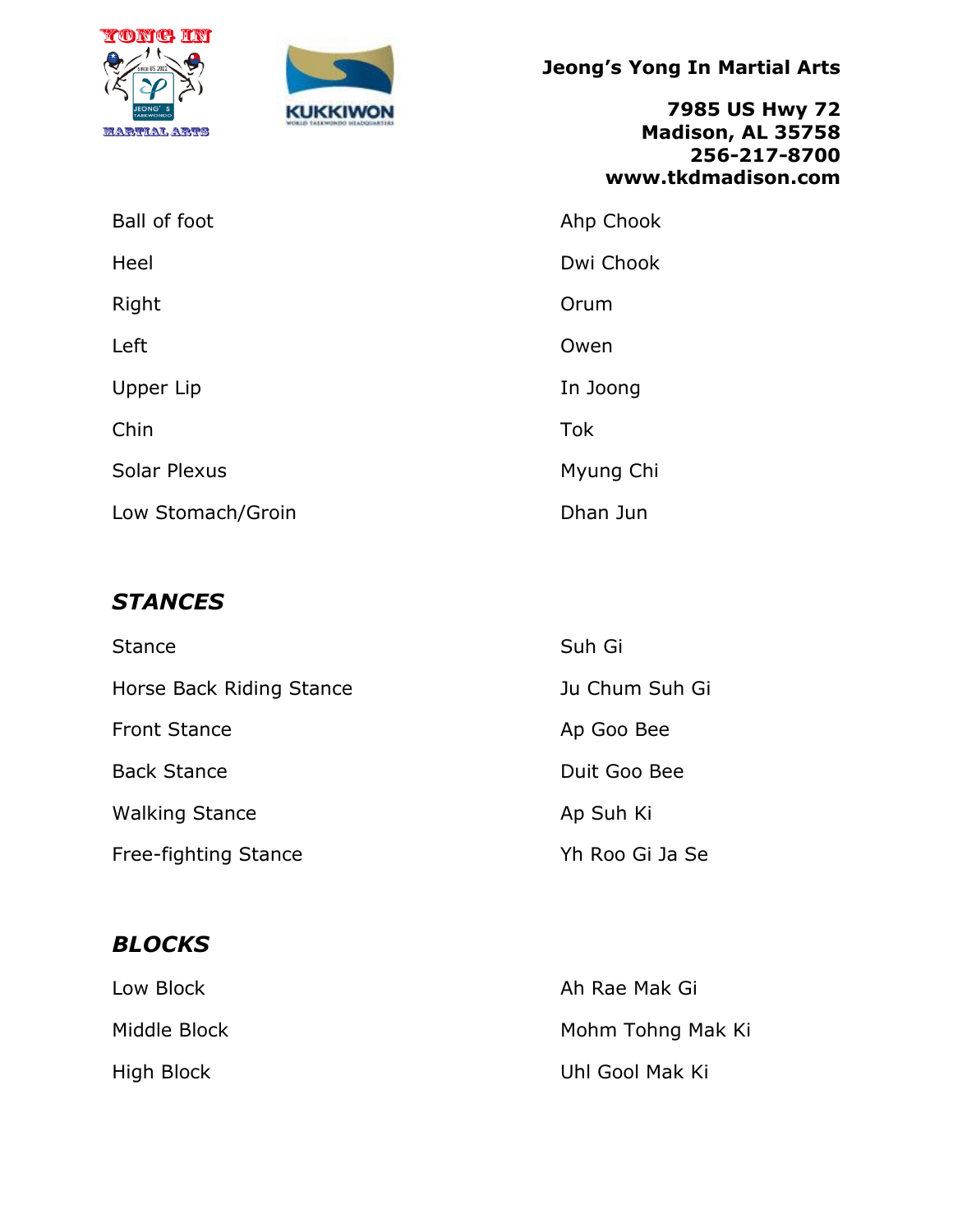



**7985 US Hwy 72 Madison, AL 35758 256-217-8700 www.tkdmadison.com**

Outer Middle Block **Ahn Mohm Tohng Mak Ki** 

Inner Middle Block **Ba Kat Mohm Tohng Mak Ki** 

| Strike            | Chi Gi         |
|-------------------|----------------|
| Elbow Strike      | Pal Kup Chi Gi |
| Knife Hand Strike | Su Do Chi Gi   |

# *PUNCHES*

*STRIKES*

| Punch        | Ji Reu Gi            |
|--------------|----------------------|
| Low Punch    | Ah Reh Ji Roo Gi     |
| Middle Punch | Mohm Tohng Ji Rue Gi |
| High Punch   | Uhl Gool Ji Rue Gi   |

# *KICKS*

| <b>Kick</b>        | <b>Bal Cha Gi</b> |
|--------------------|-------------------|
| <b>Front Kick</b>  | Ap Cha Gi         |
| Round House Kick   | Dolyo Cha Gi      |
| Side Kick          | Yup Cha Gi        |
| <b>Back Kick</b>   | Duit Cha Gi       |
| Spinning Hook Kick | Dui Hoori Gi      |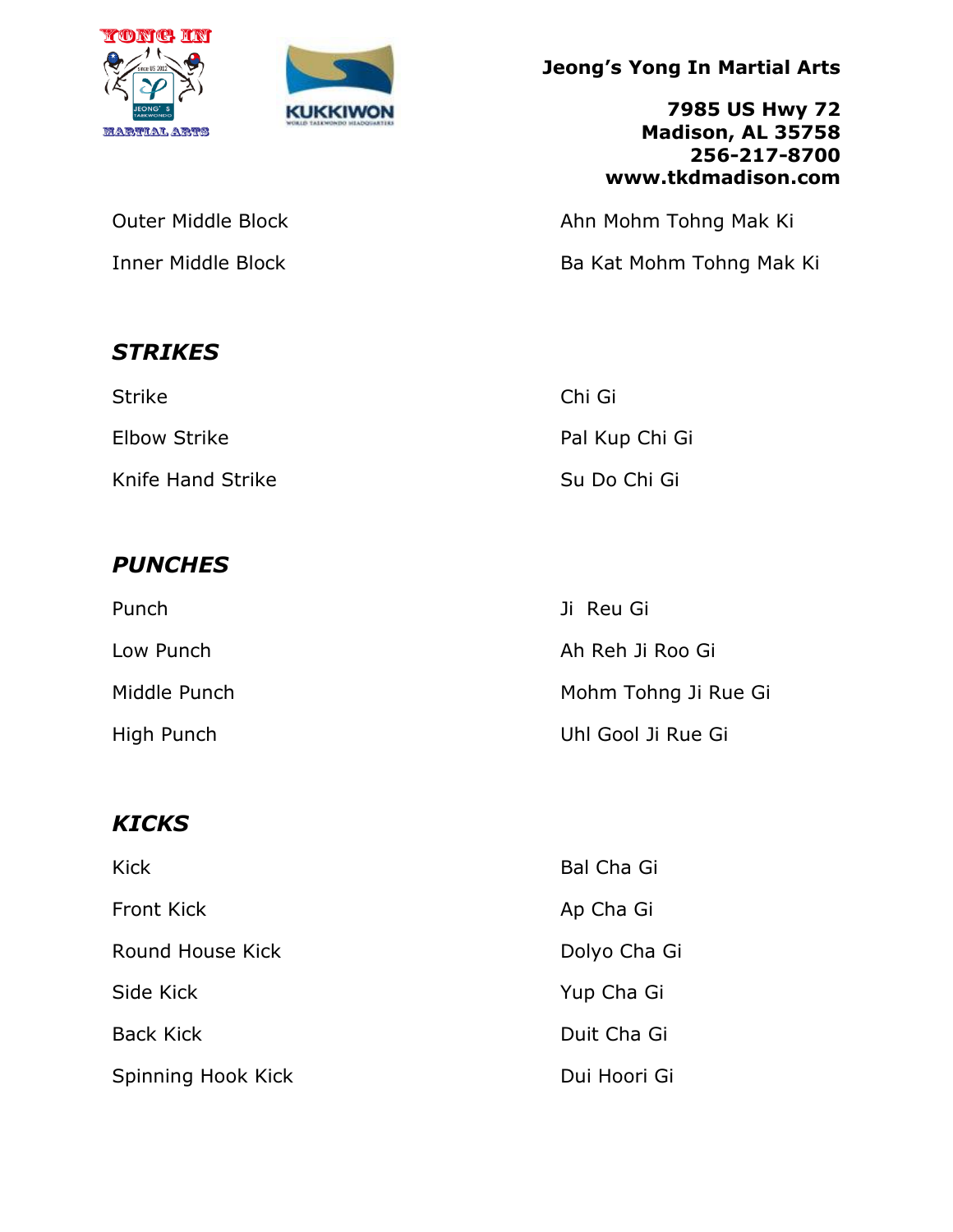



Tornado Kick **Dol Gae Cha Gi** Axe Kick The Channel Control of the Yi Dan Dolyo Cha Gi Reverse Turn Round House **Han Ba Kai Dolyo Cha Gi** Double Round House Kick Na Rae Cha Gi Jump Front Kick Yi Dan Ap Cha Gi

# *COUNTING*

**Jeong's Yong In Martial Arts**

**7985 US Hwy 72 Madison, AL 35758 256-217-8700 www.tkdmadison.com**

Flying Side Kick The State of the Yi Dan Yup Cha Gi

| One         | Hana             |
|-------------|------------------|
| Two         | Dul (Dool)       |
| Three       | Set              |
| Four        | <b>Net</b>       |
| Five        | Dasot (Da Suht)  |
| Six         | Yasot (Yuh Suht) |
| Seven       | Elgub (Il Gop)   |
| Eight       | Yodol (Yuh Duel) |
| <b>Nine</b> | Ahob (Ah Hope)   |
| Ten         | Yol (Yul)        |
| Twenty      | Su Mool          |
| Thirty      | Sel Heun         |
| Forty       | Ma Heun          |
| Fifty       | She Hen          |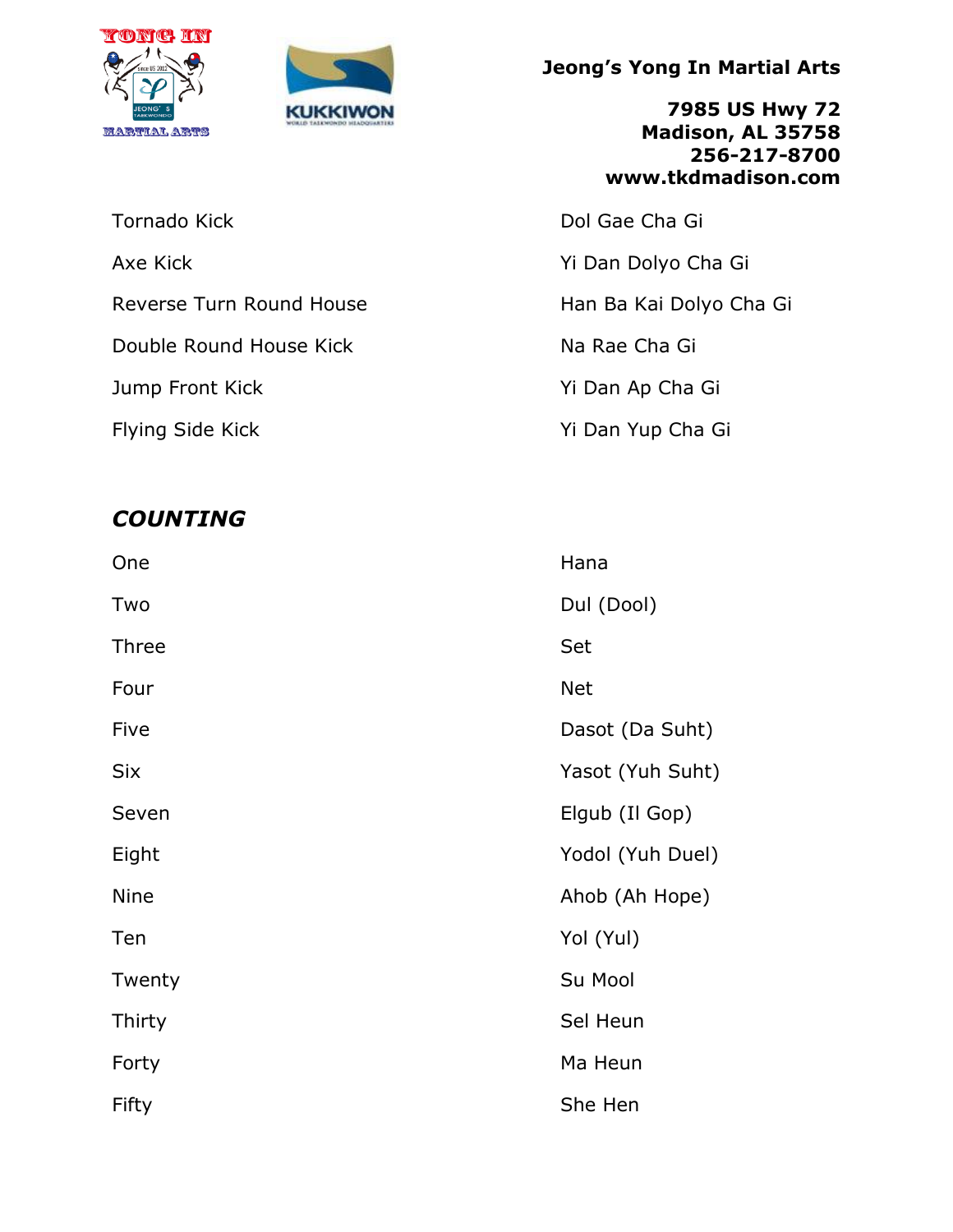



**7985 US Hwy 72 Madison, AL 35758 256-217-8700 www.tkdmadison.com**

| Sixty       | <b>Yae Seun</b> |
|-------------|-----------------|
| Seventy     | Il Heun         |
| Eighty      | Yeo Deun        |
| Ninety      | Ahun            |
| One Hundred | Baeg            |

## *OTHER TERMS*

| <b>Thank You</b>          | Gam Sa Ham Ni Da |
|---------------------------|------------------|
| You're Welcome            | Chon Ma Neo      |
| Tae Kwon Do School        | Do Jang          |
| Forms, Formal Exercise    | Poomse           |
| <b>Basic Form</b>         | Poomse Ki Bon    |
| Uniform                   | Do Bok           |
| <b>Belt</b>               | Dee              |
| Flag                      | Kuk Gi           |
| Grade                     | Keub             |
| <b>One-step Sparring</b>  | II Su Shik       |
| Self-Defense Technique    | Ho Shin Sul      |
| Long Pole (Weapon)        | Jang-Bong        |
| Sparring                  | Kyorugi          |
| <b>Sparring Equipment</b> | Hogu             |
| <b>Breaking</b>           | Kyuk Pa          |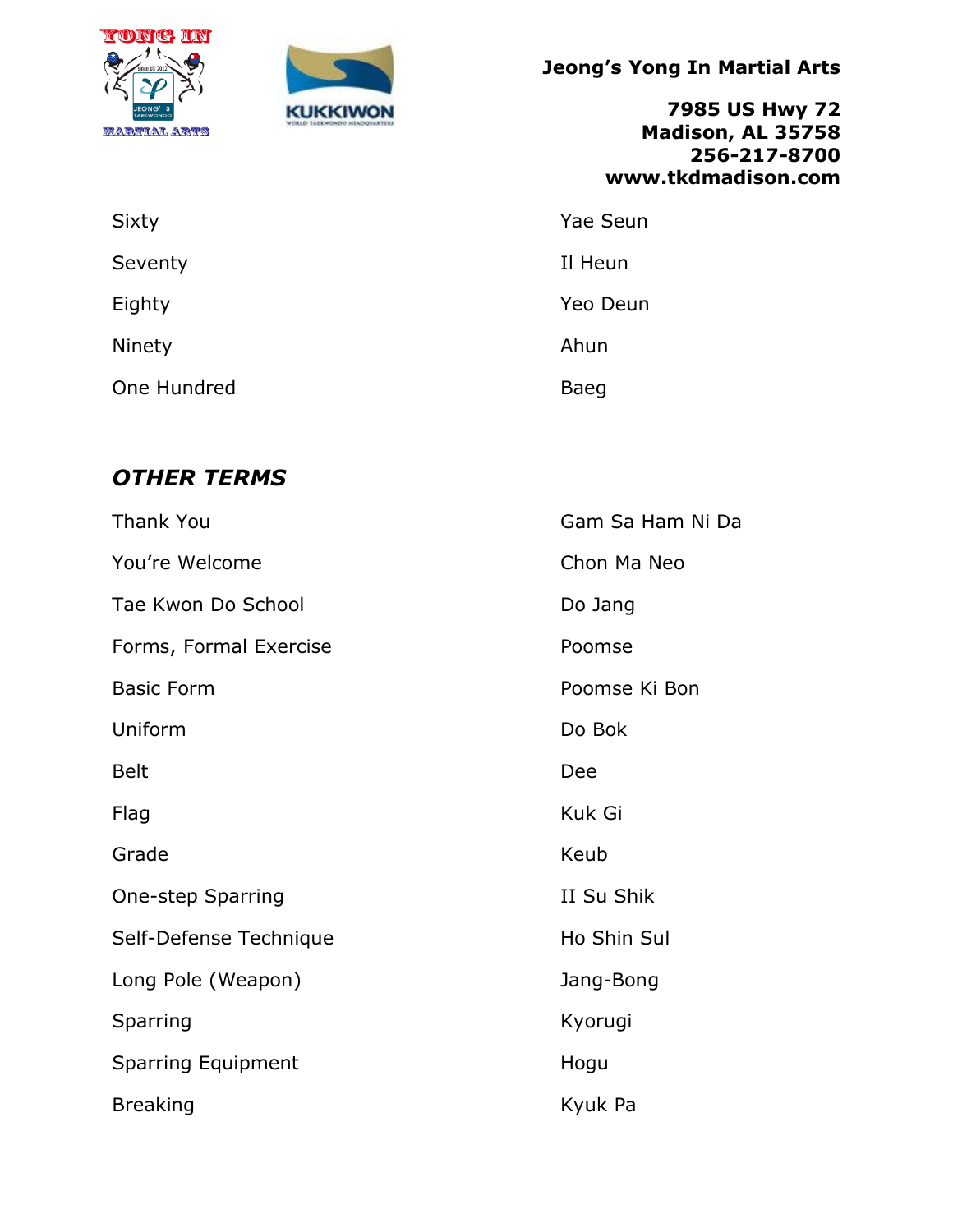



**7985 US Hwy 72 Madison, AL 35758 256-217-8700 www.tkdmadison.com**

| Greetings (Hello, Good Afternoon/Evening) | An Yeong Ha Se Yo       |
|-------------------------------------------|-------------------------|
| Foot or kicking                           | Tae                     |
| Hand or fist                              | Kwon                    |
| Way, Art or Method                        | Do                      |
| Victory                                   | Seung Nee               |
| Patience                                  | In Nae                  |
| <b>Empty Mind</b>                         | Moo Sim                 |
| Modesty                                   | Kyom Son                |
| Loyalty                                   | Choong Sung             |
| Jon<br>Respect                            | Gyung                   |
| Persistence                               | Kon Ki                  |
| Peace of Mind                             | Pyong Ahn               |
| Indomitable Spirit                        | <b>Bak Chul Bul Gul</b> |
| Concentration                             | Chong Sin Tong II       |
| Integrity                                 | Yom Chi                 |
| Train the Mind and Body                   | Sim Sin Soo Ryun        |

### *TOURNAMENT COMPETITOR TERMS*

| <b>Blue</b> | Chung    |
|-------------|----------|
| Red         | Hong     |
| Time        | Shi Gahn |
| Win         | Seung    |